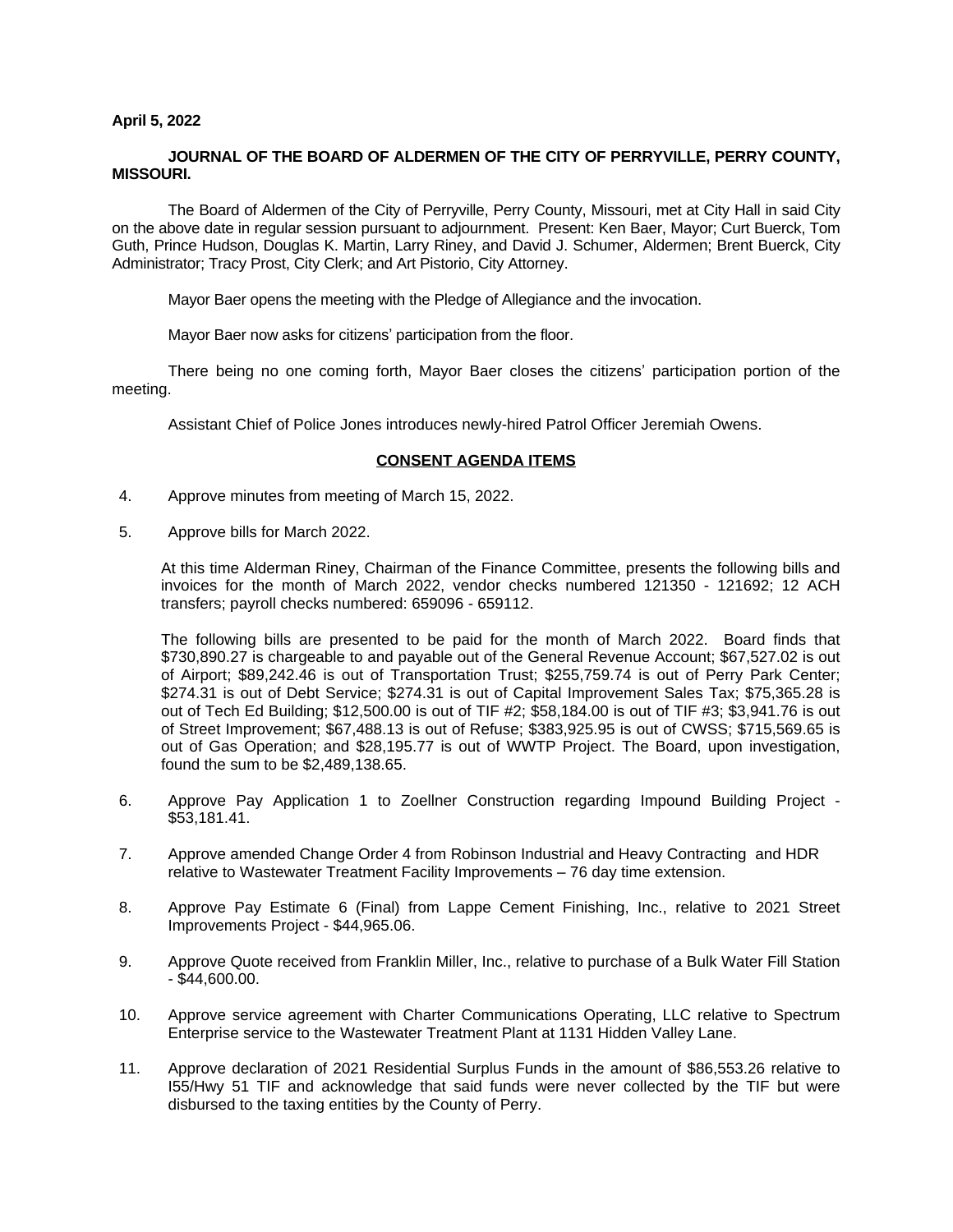- 12. Approve declaration of 2021 Residential Surplus Funds in the amount of \$874.00 relative to Downtown Perryville TIF and acknowledge that said funds were never collected by the TIF but were disbursed to the taxing entities by the County of Perry.
- 13. Approve renewal of engagement with Beussink, Hey, Roe & Stroder, LLC for the 2021-22 auditing services.
- 14. Approve nomination and reappointment of Jacob Crawford, Jennifer Crawford, and John Crawford as Directors for the Perry Plaza Community Improvement District to each serve a term of four years, expiring April 5, 2026.
- 15. Acknowledge selection of contractor for the foundation portion of the Technical Education Facility Project from Robinson Industrial and Heavy Contracting (Construction Manager At-Risk) - \$530,891 plus mobilization costs.
- 16. Acknowledge selection of contractor for the plumbing portion of the Technical Education Facility Project from Robinson Industrial and Heavy Contracting (Construction Manager At-Risk) - \$381,615 plus mobilization costs.
- 17. Approve recommendation from Public Works Director Layton of items to be placed on the Purple Wave Auction site.
- 18. Approve recommendation from Assistant Chief Jones to dispose of surplus property removed from the Impound Building per the City's Purchasing Policy.
- 19. Approve request from River Hills Antique Tractor Club regarding Old Timers Days held on Saturday and Sunday, May 28-29, 2022.
- 20. Approve request to reschedule Immanuel Lutheran Church and School 5K Walk/Run fundraiser to May 21, 2022.
- 21. Approve request from Hiway Rodders Car Club to close streets for the Mayfest Car Show on May 7, 2021.
- 22. Approve request from Rotary Club regarding the fireworks display at City Park to be held on Sunday, July 3, 2021.
- 23. Approve request from Heroes for Kids to waive Perry Park Center fees for their July 16th Comic Con Charitable Event.
- 24. Approve request from the American Tractor Museum to designate a portion of North Main Street as "Tractor Alley" and authorize city employees to hang banners provided by the Museum.
- 25. Reapprove 2022-23 Pay Plan with revisions.

### **END OF CONSENT AGENDA**

At this time, Mayor Baer asks if anyone wishes to remove anything from the Consent Agenda.

Alderman Guth makes a motion to approve the Consent Agenda. Alderman Riney seconds the motion, and on vote the motion carries.

Mayor Baer asks the Board if there is a decision regarding special use permit request from Laurie LaGrone to sell flowers from her greenhouse at 1805 Old St. Mary's Road. City Administrator Buerck explains to the Board that, after further research, it was determined that Ms. LaGrone is allowed to sell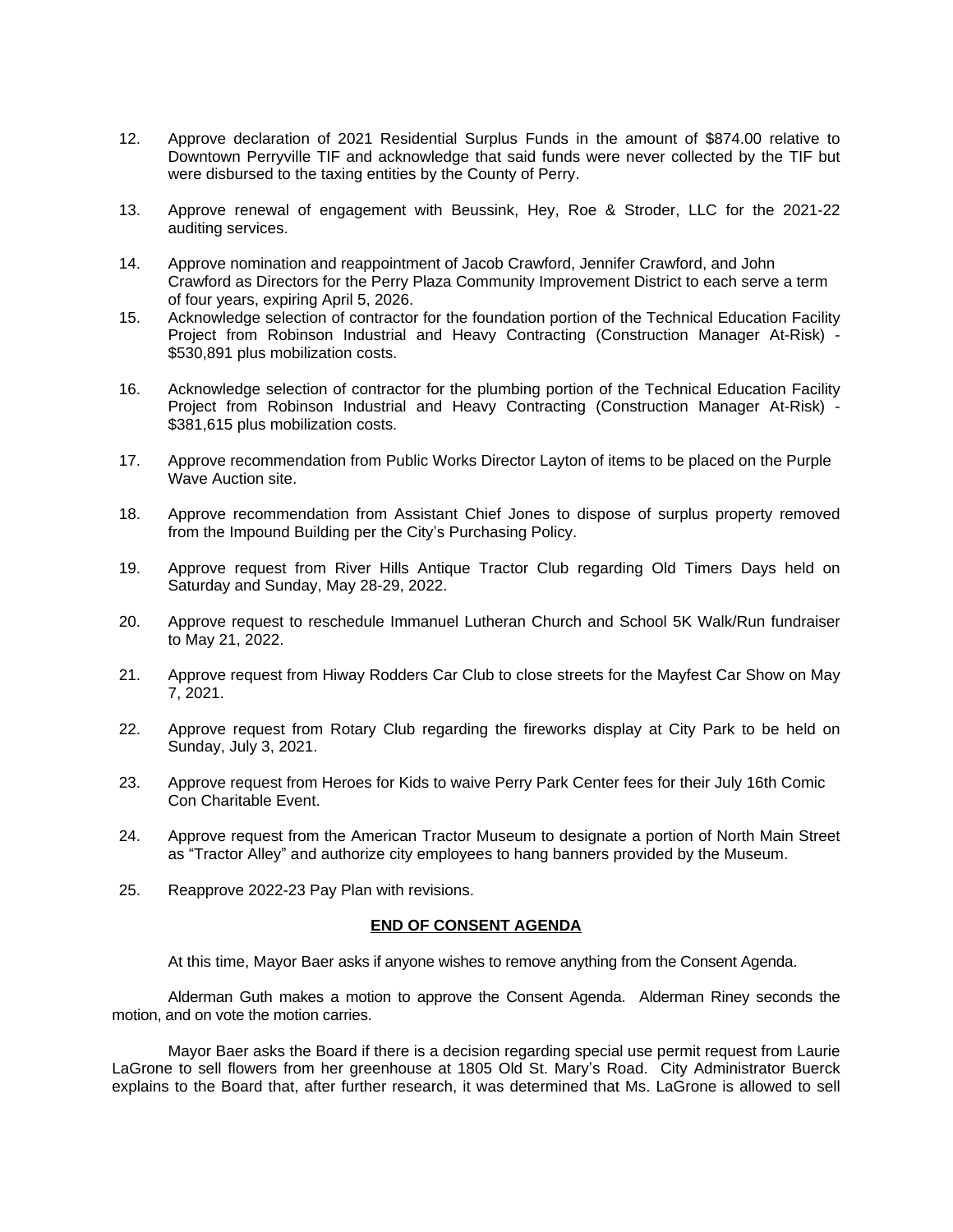flowers at her location if the flowers are grown on the site. Therefore, a special use permit is not required for this item.

After discussion, Alderman Hudson makes a motion to approve the Special Use Permit request from Laurie LaGrone to sell flowers from her greenhouse at 1805 Old St. Mary's Road. Alderman Buerck seconds the motion. Roll call showed the aye and nay vote as follows: Curt Buerck, nay; Tom Guth, nay; Prince Hudson, nay; Douglas K. Martin, nay; Larry Riney, nay; David J. Schumer, nay. Totals: aye, none; nay, 5. Motion fails.

# **SECOND READINGS AND FINAL PASSAGE:**

Now, at this time, the Board proceeds to approve Bill No. 6281, AN ORDINANCE AUTHORIZING THE MAYOR OF THE CITY OF PERRYVILLE, MISSOURI, TO EXECUTE A CONTRACT BY AND BETWEEN THE CITY AND **CRAWFORD, MURPHY & TILLY, INC.** RELATIVE TO **SUPPLEMENTAL AGREEMENT NO. 1 TO THE AVIATION PROJECT CONSULTANT AGREEMENT RE PROJECT 20- 063A-2 REGARDING RECONSTRUCTION OF THE SOUTHEAST TAXIWAY AND EAST APRON TAXILANE AT THE PERRYVILLE REGIONAL AIRPORT**; FURTHER SAID ORDINANCE SHALL AUTHORIZE AND DIRECT THE CITY CLERK TO ATTEST THE SIGNATURE OF THE MAYOR. Bill No. 6281 is read a second time on motion by Alderman Riney, seconded by Alderman Buerck. Thereupon on motion by Alderman Riney, seconded by Alderman Buerck, and on vote carried, it is ordered that the bill be placed on final passage. Roll call showed the aye and nay vote as follows: Curt Buerck, aye; Tom Guth, aye; Prince Hudson, aye; Douglas K. Martin, aye; Larry Riney, aye; David J. Schumer, aye. Totals: aye, six; nay, none. The Mayor thereupon declared the bill passed and approved and the bill thereupon became Ordinance No. 6498 of the City of Perryville, and is in words and figures as follows:

# BILL NO. 6281 CHARGE NO. 6498

AN ORDINANCE AUTHORIZING THE MAYOR OF THE CITY OF PERRYVILLE, MISSOURI, TO EXECUTE A CONTRACT BY AND BETWEEN THE CITY AND **CRAWFORD, MURPHY & TILLY, INC.** RELATIVE TO **SUPPLEMENTAL AGREEMENT NO. 1 TO THE AVIATION PROJECT CONSULTANT AGREEMENT RE PROJECT 20- 063A-2 REGARDING RECONSTRUCTION OF THE SOUTHEAST TAXIWAY AND EAST APRON TAXILANE AT THE PERRYVILLE REGIONAL AIRPORT**; FURTHER SAID ORDINANCE SHALL AUTHORIZE AND DIRECT THE CITY CLERK TO ATTEST THE SIGNATURE OF THE MAYOR.

WHEREAS, the Mayor and Board of Aldermen have heretofore reviewed a contract, marked Exhibit A and attached hereto and incorporated herein as if fully set forth; and,

WHEREAS, the Mayor and Board of Aldermen of the City of Perryville, Missouri, deem it advisable to enter into said contract;

NOW, THEREFORE, BE IT ORDAINED BY THE MAYOR AND BOARD OF ALDERMEN OF THE CITY OF PERRYVILLE, MISSOURI, AS FOLLOWS:

1. That the Mayor and Board of Aldermen of the City of Perryville approve the contract marked Exhibit A and attached hereto and incorporated herein as if fully set forth between the City of Perryville, a municipal corporation, and **Crawford, Murphy & Tilly, Inc.** It is the belief of the Mayor and Board of Aldermen that it is in the best interest of the citizens of the City of Perryville, that the City enters into said contract.

2. That the Mayor be and he is hereby authorized and directed to execute said contract for and on behalf of the City of Perryville, Missouri.

3. That the City Clerk of the City of Perryville is hereby authorized and directed to attest the signature of the Mayor on the attached contract.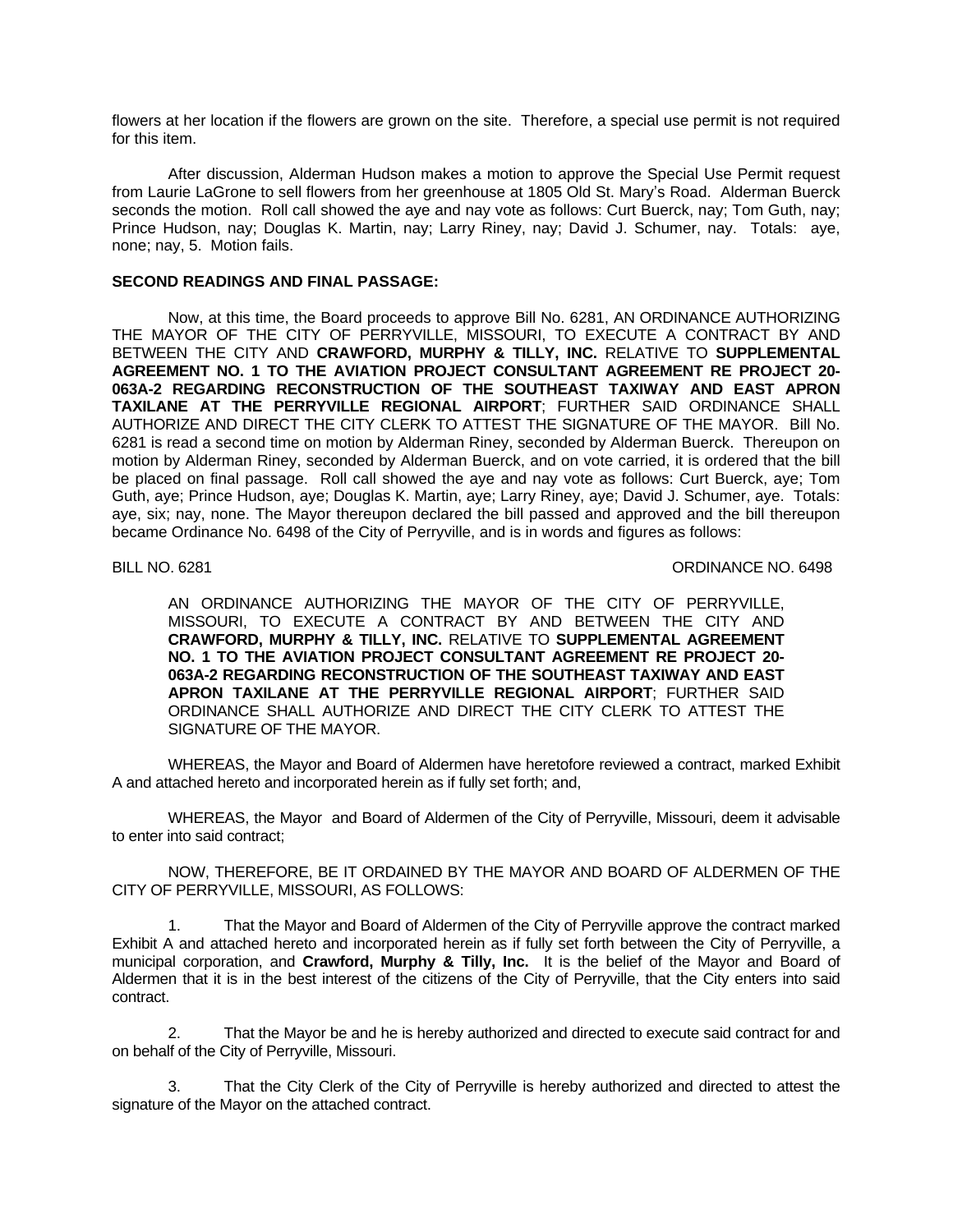4. If any section, subsection, sentence, clause, phrase or portion of this ordinance is for any reason held invalid or unconstitutional by any court of competent jurisdiction, such portions shall be deemed a separate, distinct and independent provision, and such holding shall not affect the validity of the remaining portions hereof.

5. This ordinance shall take effect and be in force from and after its passage and approval.

FIRST READING: March 15, 2022.

SECOND READING: April 5, 2022.

PASSED AND APPROVED this  $5<sup>th</sup>$  day of April, 2022, by a vote of 6 ayes, 0 nays, 0 abstentions, and 0 absent.

Tracy Prost, City Clerk

CITY OF PERRYVILLE, MISSOURI ATTEST: By: Ken Baer, Mayor

Now, at this time, the Board proceeds to approve Bill No. 6282, AN ORDINANCE AUTHORIZING THE MAYOR OF THE CITY OF PERRYVILLE, MISSOURI, TO EXECUTE A CONTRACT BY AND BETWEEN THE CITY AND **KIMHEC ENVIRONMENTAL CONSULTING** RELATIVE TO **2022-23 ENGINEERING SERVICES RELATIVE TO PRETREATMENT PROGRAM AND NPDES PERMIT ASSISTANCE**; FURTHER SAID ORDINANCE SHALL AUTHORIZE AND DIRECT THE CITY CLERK TO ATTEST THE SIGNATURE OF THE MAYOR. Bill No. 6282 is read a second time on motion by Alderman Guth, seconded by Alderman Riney. Thereupon on motion by Alderman Guth, seconded by Alderman Riney, and on vote carried, it is ordered that the bill be placed on final passage. Roll call showed the aye and nay vote as follows: Curt Buerck, aye; Tom Guth, aye; Prince Hudson, aye; Douglas K. Martin, aye; Larry Riney, aye; David J. Schumer, aye. Totals: aye, six; nay, none. The Mayor thereupon declared the bill passed and approved and the bill thereupon became Ordinance No. 6499 of the City of Perryville, and is in words and figures as follows:

BILL NO. 6282 CHEEF CONSULTER STATES AND THE SERVICE ORDINANCE NO. 6499

AN ORDINANCE AUTHORIZING THE MAYOR OF THE CITY OF PERRYVILLE, MISSOURI, TO EXECUTE A CONTRACT BY AND BETWEEN THE CITY AND **KIMHEC ENVIRONMENTAL CONSULTING** RELATIVE TO **2022-23 ENGINEERING SERVICES RELATIVE TO PRETREATMENT PROGRAM AND NPDES PERMIT ASSISTANCE**; FURTHER SAID ORDINANCE SHALL AUTHORIZE AND DIRECT THE CITY CLERK TO ATTEST THE SIGNATURE OF THE MAYOR.

WHEREAS, the Mayor and Board of Aldermen have heretofore reviewed a contract, marked Exhibit A and attached hereto and incorporated herein as if fully set forth; and,

WHEREAS, the Mayor and Board of Aldermen of the City of Perryville, Missouri, deem it advisable to enter into said contract;

NOW, THEREFORE, BE IT ORDAINED BY THE MAYOR AND BOARD OF ALDERMEN OF THE CITY OF PERRYVILLE, MISSOURI, AS FOLLOWS:

1. That the Mayor and Board of Aldermen of the City of Perryville approve the contract in its substantial form, marked Exhibit A and attached hereto and incorporated herein as if fully set forth between the City of Perryville, a municipal corporation, and **KIMHEC Environmental Consulting**. It is the belief of the Mayor and Board of Aldermen that it is in the best interest of the citizens of the City of Perryville, that the City enters into said contract.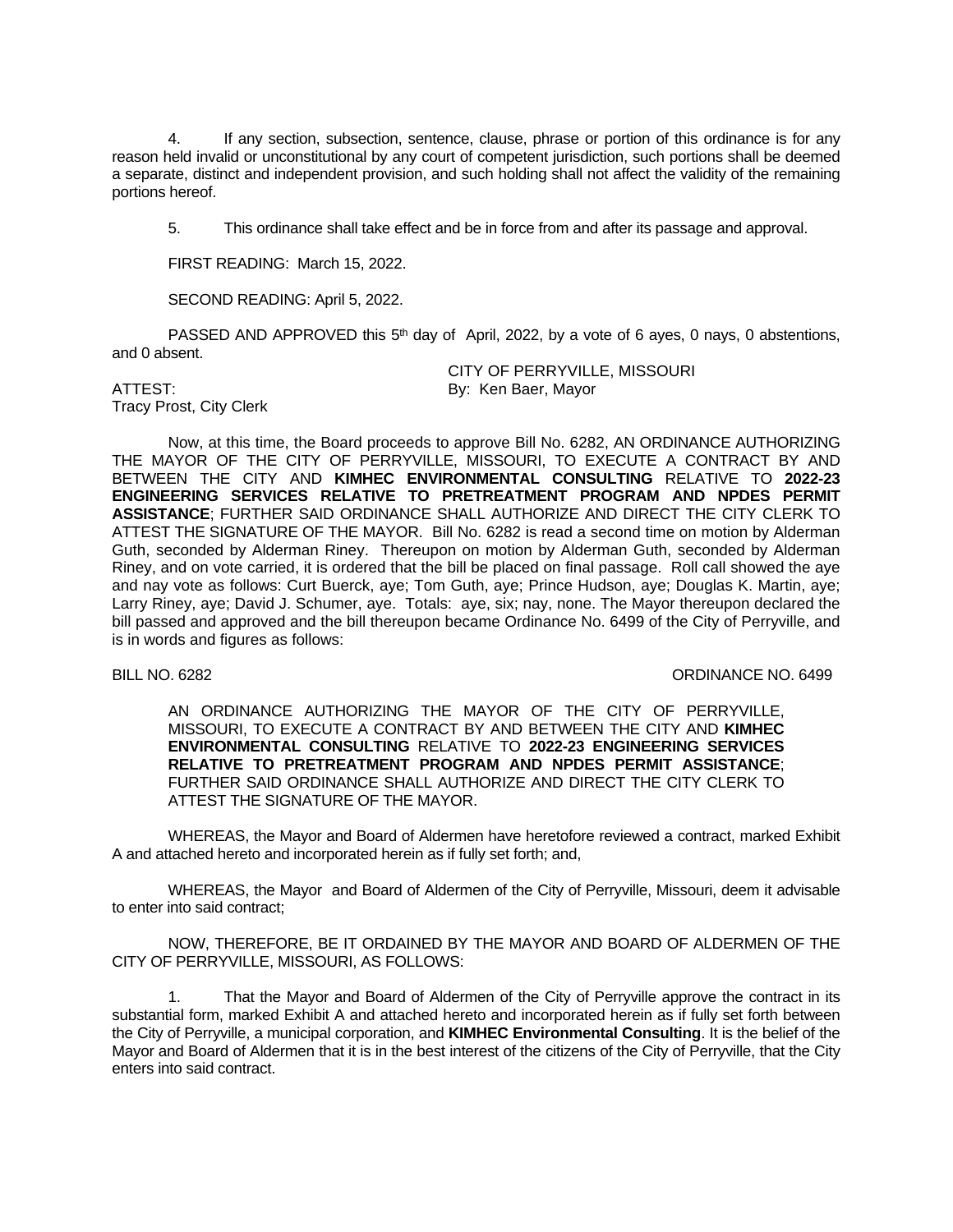2. That the Mayor be and he is hereby authorized and directed to execute said contract for and on behalf of the City of Perryville, Missouri.

3. That the City Clerk of the City of Perryville is hereby authorized and directed to attest the signature of the Mayor on the attached contract.

4. If any section, subsection, sentence, clause, phrase or portion of this ordinance is for any reason held invalid or unconstitutional by any court of competent jurisdiction, such portions shall be deemed a separate, distinct and independent provision, and such holding shall not affect the validity of the remaining portions hereof.

5. This ordinance shall take effect and be in force from and after its passage and approval.

FIRST READING: March 15, 2022.

SECOND READING: April 5, 2022.

PASSED AND APPROVED this  $5<sup>th</sup>$  day of April, 2022, by a vote of 6 ayes, 0 nays, 0 abstentions, and 0 absent.

Tracy Prost, City Clerk

CITY OF PERRYVILLE, MISSOURI ATTEST: By: Ken Baer, Mayor

Now, at this time, the Board proceeds to approve Bill No. 6283, AN ORDINANCE AUTHORIZING THE MAYOR OF THE CITY OF PERRYVILLE, MISSOURI, TO EXECUTE A CONTRACT BY AND BETWEEN THE CITY AND **ARAMARK UNIFORM SERVICES** RELATIVE TO **JANITORIAL SUPPLIES AND UNIFORMS FOR THE PUBLIC WORKS DEPARTMENT**; FURTHER SAID ORDINANCE SHALL AUTHORIZE AND DIRECT THE CITY CLERK TO ATTEST THE SIGNATURE OF THE MAYOR. Bill No. 6283 is read a second time on motion by Alderman Buerck, seconded by Alderman Martin. Thereupon on motion by Alderman Buerck, seconded by Alderman Martin, and on vote carried, it is ordered that the bill be placed on final passage. Roll call showed the aye and nay vote as follows: Curt Buerck, aye; Tom Guth, aye; Prince Hudson, aye; Douglas K. Martin, aye; Larry Riney, aye; David J. Schumer, aye. Totals: aye, six; nay, none. The Mayor thereupon declared the bill passed and approved and the bill thereupon became Ordinance No. 6500 of the City of Perryville, and is in words and figures as follows:

BILL NO. 6283 CREAKING IN A SERIES ORDINANCE NO. 6500

AN ORDINANCE AUTHORIZING THE MAYOR OF THE CITY OF PERRYVILLE, MISSOURI, TO EXECUTE A CONTRACT BY AND BETWEEN THE CITY AND **ARAMARK UNIFORM SERVICES** RELATIVE TO **JANITORIAL SUPPLIES AND UNIFORMS FOR THE PUBLIC WORKS DEPARTMENT**; FURTHER SAID ORDINANCE SHALL AUTHORIZE AND DIRECT THE CITY CLERK TO ATTEST THE SIGNATURE OF THE MAYOR.

WHEREAS, the Mayor and Board of Aldermen have heretofore reviewed a contract, marked Exhibit A and attached hereto and incorporated herein as if fully set forth; and,

WHEREAS, the Mayor and Board of Aldermen of the City of Perryville, Missouri, deem it advisable to enter into said contract;

NOW, THEREFORE, BE IT ORDAINED BY THE MAYOR AND BOARD OF ALDERMEN OF THE CITY OF PERRYVILLE, MISSOURI, AS FOLLOWS:

1. That the Mayor and Board of Aldermen of the City of Perryville approve the contract marked Exhibit A and attached hereto and incorporated herein as if fully set forth between the City of Perryville, a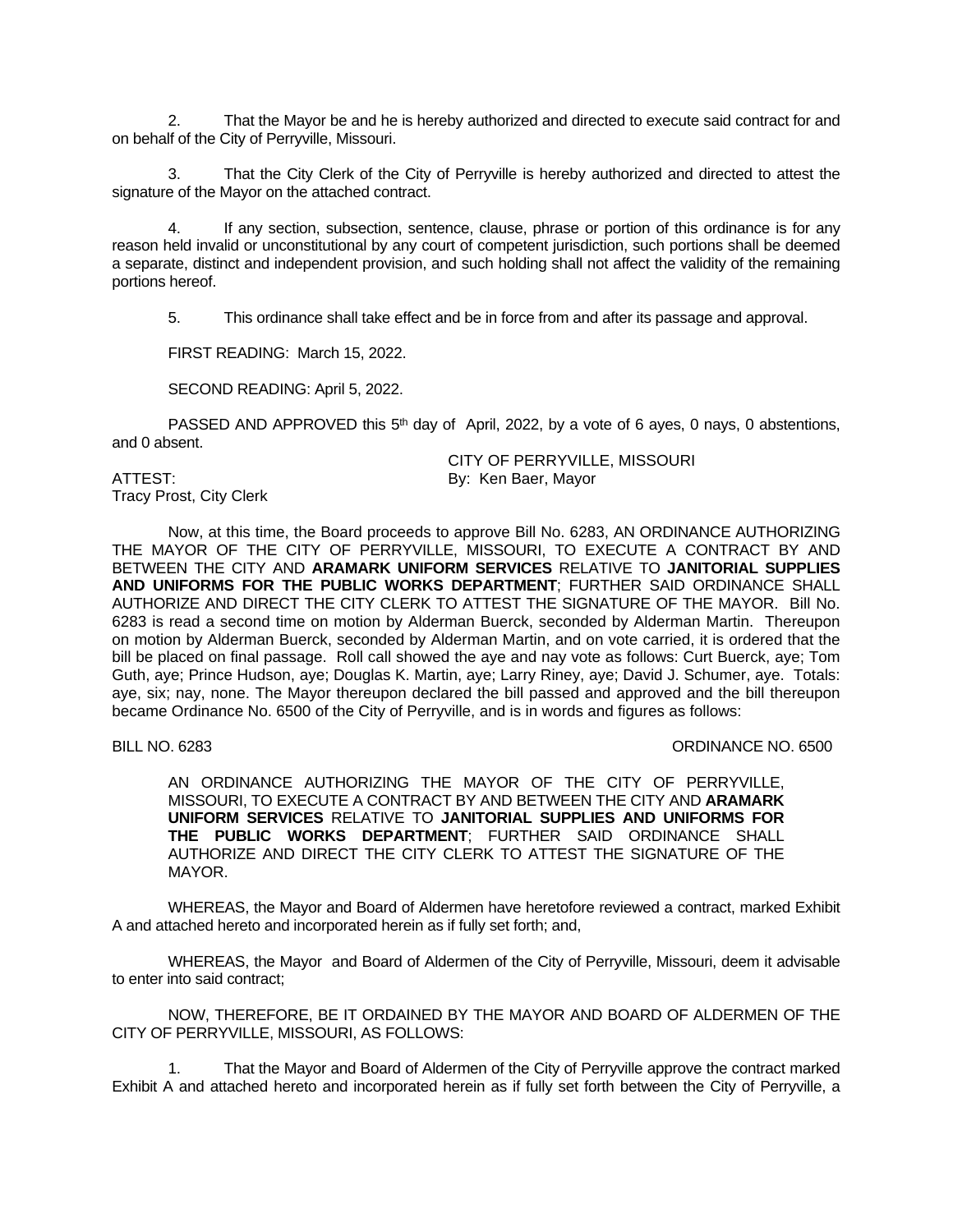municipal corporation, and **Aramark Uniform Services**. It is the belief of the Mayor and Board of Aldermen that it is in the best interest of the citizens of the City of Perryville, that the City enters into said contract.

2. That the Mayor be and he is hereby authorized and directed to execute said contract for and on behalf of the City of Perryville, Missouri.

3. That the City Clerk of the City of Perryville is hereby authorized and directed to attest the signature of the Mayor on the attached contract.

4. If any section, subsection, sentence, clause, phrase or portion of this ordinance is for any reason held invalid or unconstitutional by any court of competent jurisdiction, such portions shall be deemed a separate, distinct and independent provision, and such holding shall not affect the validity of the remaining portions hereof.

5. This ordinance shall take effect and be in force from and after its passage and approval.

FIRST READING: March 15, 2022.

SECOND READING: April 5, 2022.

PASSED AND APPROVED this  $5<sup>th</sup>$  day of April, 2022, by a vote of 6 ayes, 0 nays, 0 abstentions, and 0 absent.

Tracy Prost, City Clerk

CITY OF PERRYVILLE, MISSOURI ATTEST: By: Ken Baer, Mayor

Now, at this time, the Board proceeds to approve Bill No. 6284, AN ORDINANCE AUTHORIZING THE MAYOR OF THE CITY OF PERRYVILLE, MISSOURI, TO EXECUTE A CONTRACT BY AND BETWEEN THE CITY AND **RIVERSIDE REGIONAL LIBRARY** RELATIVE TO **RENEWAL OF LEASED SPACE AT THE PERRY PARK CENTER**; FURTHER SAID ORDINANCE SHALL AUTHORIZE AND DIRECT THE CITY CLERK TO ATTEST THE SIGNATURE OF THE MAYOR. Bill No. 6284 is read a second time on motion by Alderman Riney, seconded by Alderman Guth. Thereupon on motion by Alderman Riney, seconded by Alderman Guth, and on vote carried, it is ordered that the bill be placed on final passage. Roll call showed the aye and nay vote as follows: Curt Buerck, aye; Tom Guth, aye; Prince Hudson, aye; Douglas K. Martin, aye; Larry Riney, aye; David J. Schumer, aye. Totals: aye, six; nay, none. The Mayor thereupon declared the bill passed and approved and the bill thereupon became Ordinance No. 6501 of the City of Perryville, and is in words and figures as follows:

#### BILL NO. 6284 **ORDINANCE NO. 6501**

AN ORDINANCE AUTHORIZING THE MAYOR OF THE CITY OF PERRYVILLE, MISSOURI, TO EXECUTE A CONTRACT BY AND BETWEEN THE CITY AND **RIVERSIDE REGIONAL LIBRARY** RELATIVE TO **RENEWAL OF LEASED SPACE AT THE PERRY PARK CENTER**; FURTHER SAID ORDINANCE SHALL AUTHORIZE AND DIRECT THE CITY CLERK TO ATTEST THE SIGNATURE OF THE MAYOR.

WHEREAS, the Mayor and Board of Aldermen have heretofore reviewed a contract, marked Exhibit A and attached hereto and incorporated herein as if fully set forth; and,

WHEREAS, the Mayor and Board of Aldermen of the City of Perryville, Missouri, deem it advisable to enter into said contract;

NOW, THEREFORE, BE IT ORDAINED BY THE MAYOR AND BOARD OF ALDERMEN OF THE CITY OF PERRYVILLE, MISSOURI, AS FOLLOWS: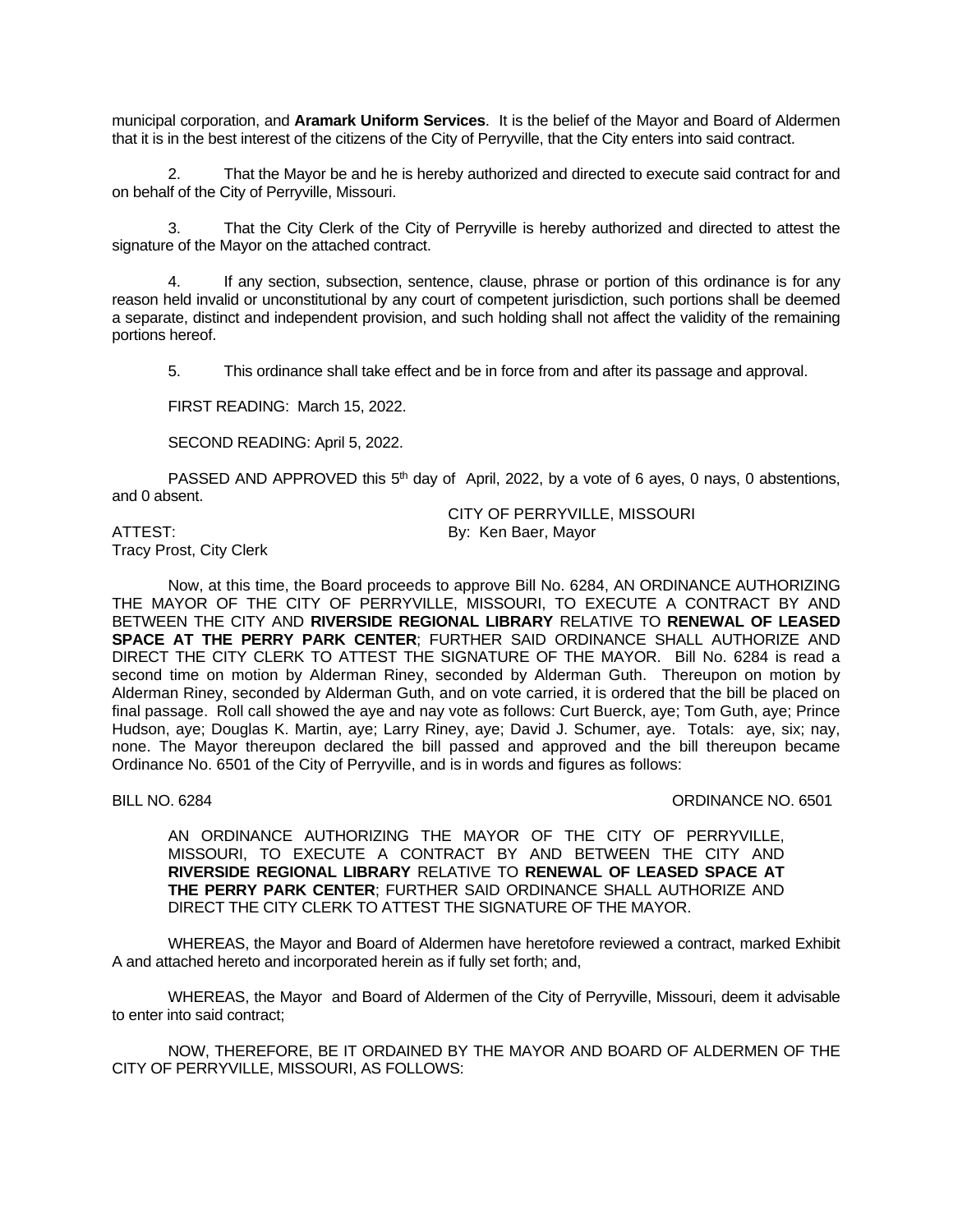1. That the Mayor and Board of Aldermen of the City of Perryville approve the contract marked Exhibit A and attached hereto and incorporated herein as if fully set forth between the City of Perryville, a municipal corporation, and **Riverside Regional Library**. It is the belief of the Mayor and Board of Aldermen that it is in the best interest of the citizens of the City of Perryville, that the City enters into said contract.

2. That the Mayor be and he is hereby authorized and directed to execute said contract for and on behalf of the City of Perryville, Missouri.

3. That the City Clerk of the City of Perryville is hereby authorized and directed to attest the signature of the Mayor on the attached contract.

4. If any section, subsection, sentence, clause, phrase or portion of this ordinance is for any reason held invalid or unconstitutional by any court of competent jurisdiction, such portions shall be deemed a separate, distinct and independent provision, and such holding shall not affect the validity of the remaining portions hereof.

5. This ordinance shall take effect and be in force from and after its passage and approval.

FIRST READING: March 15, 2022.

SECOND READING: April 5, 2022.

PASSED AND APPROVED this  $5<sup>th</sup>$  day of April, 2022, by a vote of 6 ayes, 0 nays, 0 abstentions, and 0 absent.

CITY OF PERRYVILLE, MISSOURI

# ATTEST: By: Ken Baer, Mayor

Tracy Prost, City Clerk

Now, at this time, the Board proceeds to approve Bill No. 6285, AN ORDINANCE AUTHORIZING THE MAYOR AND CITY CLERK OF THE CITY OF PERRYVILLE, MISSOURI, TO ATTEST TO THE CITY'S ACCEPTANCE OF CERTAIN PROPERTY, WHICH SAID PROPERTY IS PARTICULARLY SET FORTH IN THE ATTACHED EASEMENT DEED. Bill No. 6285 is read a second time on motion by Alderman Martin, seconded by Alderman Buerck. Thereupon on motion by Alderman Martin, seconded by Alderman Buerck, and on vote carried, it is ordered that the bill be placed on final passage. Roll call showed the aye and nay vote as follows: Curt Buerck, aye; Tom Guth, aye; Prince Hudson, aye; Douglas K. Martin, aye; Larry Riney, aye; David J. Schumer, aye. Totals: aye, six; nay, none. The Mayor thereupon declared the bill passed and approved and the bill thereupon became Ordinance No. 6502 of the City of Perryville, and is in words and figures as follows:

BILL NO. 6285 CHARLES AND CONSULTED A SERVICE OF A SERVICE OF A SERVICE OF A SERVICE OF A SERVICE OF A SERVICE OF A SERVICE OF A SERVICE OF A SERVICE OF A SERVICE OF A SERVICE OF A SERVICE OF A SERVICE OF A SERVICE OF A SE

AN ORDINANCE AUTHORIZING THE MAYOR AND CITY CLERK OF THE CITY OF PERRYVILLE, MISSOURI, TO ATTEST TO THE CITY'S ACCEPTANCE OF CERTAIN PROPERTY, WHICH SAID PROPERTY IS PARTICULARLY SET FORTH IN THE ATTACHED EASEMENT DEED.

NOW, THEREFORE, BE IT ORDAINED BY THE MAYOR AND BOARD OF ALDERMEN OF THE CITY OF PERRYVILLE, MISSOURI, AS FOLLOWS:

Section 1. The Mayor and Board of Aldermen of the City of Perryville, Missouri, do hereby accept the Easement Deed from **The Rozier Mercantile Company**, which is attached hereto, subject to all of the terms and conditions therein expressed.

Section 2. The Mayor and City Clerk of the City of Perryville be, and they are, hereby authorized to do all acts and execute all instruments appropriate or necessary to accept the Easement Deed.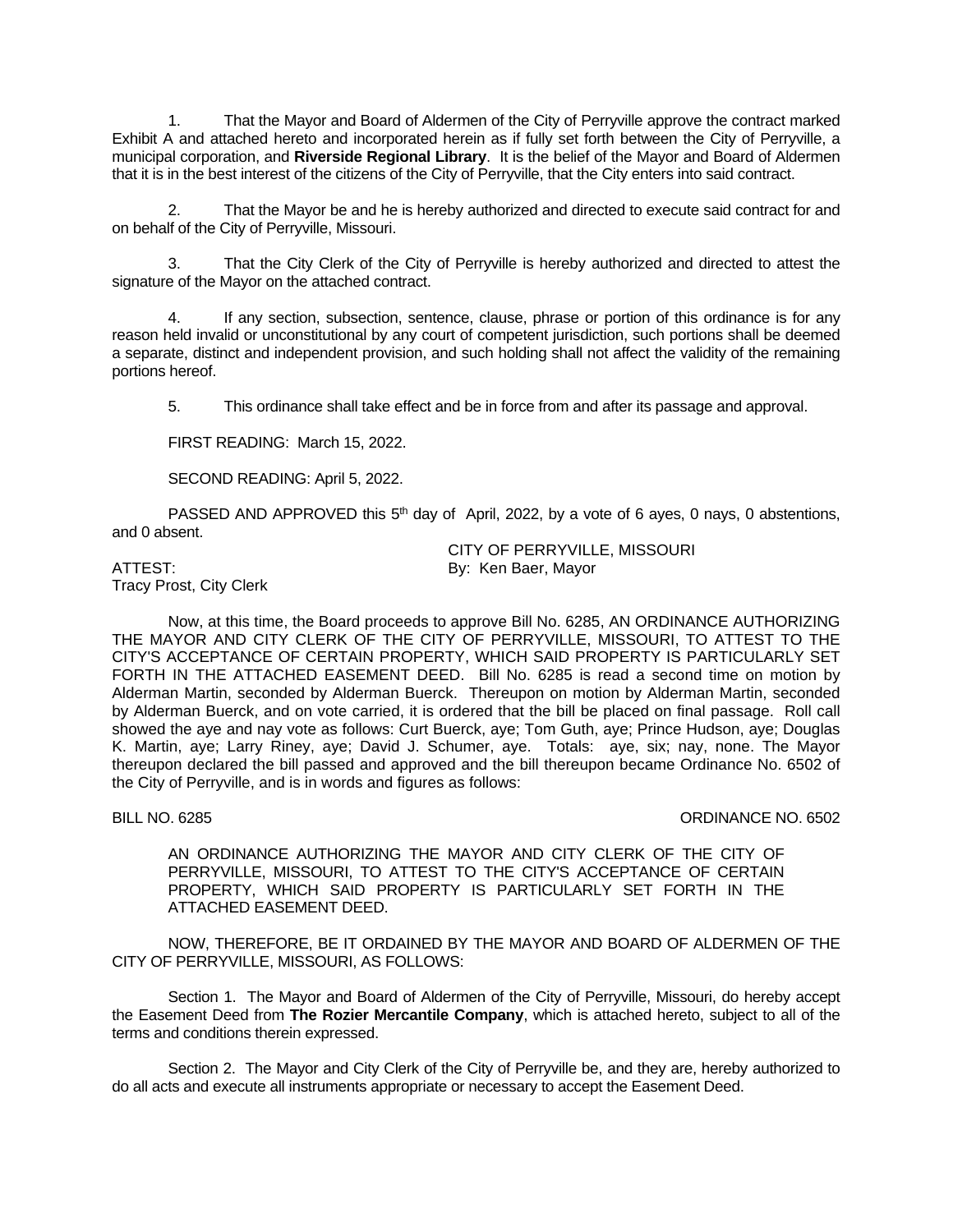Section 3. The City Clerk is hereby directed to file a copy of the Easement Deed with the Recorder of Deeds of Perry County, Missouri.

Section 4. If any section, subsection, sentence, clause, phrase or portion of this ordinance is, for any reason, held invalid or unconstitutional by any court of competent jurisdiction, such portion shall be deemed a separate, distinct and independent provision and such holding shall not affect the validity of the remaining portions hereof.

Section 5. This ordinance shall take effect and be in force from and after its passage and approval.

FIRST READING: March 15, 2022.

SECOND READING: April 5, 2022.

PASSED AND APPROVED this  $5<sup>th</sup>$  day of April, 2022, by a vote of 6 ayes, 0 nays, 0 abstentions, and 0 absent.

Tracy Prost, City Clerk

CITY OF PERRYVILLE, MISSOURI ATTEST: By: Ken Baer, Mayor

Now, at this time, the Board proceeds to approve Bill No. 6286, AN ORDINANCE ANNEXING CERTAIN ADJACENT TERRITORY INTO THE CITY LIMITS OF THE CITY OF PERRYVILLE, MISSOURI, UNDER THE PROVISIONS OF SECTION 71.012 RSMO . Bill No. 6286 is read a second time on motion by Alderman Riney, seconded by Alderman Schumer. Thereupon on motion by Alderman Riney, seconded by Alderman Schumer, and on vote carried, it is ordered that the bill be placed on final passage. Roll call showed the aye and nay vote as follows: Curt Buerck, aye; Tom Guth, aye; Prince Hudson, aye; Douglas K. Martin, aye; Larry Riney, aye; David J. Schumer, aye. Totals: aye, six; nay, none. The Mayor thereupon declared the bill passed and approved and the bill thereupon became Ordinance No. 6503 of the City of Perryville, and is in words and figures as follows:

BILL NO. 6286 CHARLES AND STRUCK AND STRUCK AND STRUCK AND STRUCK AND STRUCK AND STRUCK AND STRUCK AND STRUCK AND STRUCK AND STRUCK AND STRUCK AND STRUCK AND STRUCK AND STRUCK AND STRUCK AND STRUCK AND STRUCK AND STRUCK AN

AN ORDINANCE ANNEXING CERTAIN ADJACENT TERRITORY INTO THE CITY LIMITS OF THE CITY OF PERRYVILLE, MISSOURI, UNDER THE PROVISIONS OF SECTION 71.012 RSMO.

WHEREAS, on the1st day of March 2022, a verified petition signed by **RANDY E. AND BRENDA K. LORENZ**, owners of the real estate hereinafter described requesting annexation of said territory into the City of Perryville, Missouri, was filed with the City Clerk and the Board of Aldermen; and

WHEREAS, said real estate as hereinafter described is adjacent and contiguous to the present corporate limits of the City of Perryville, Missouri; and

WHEREAS, a public hearing concerning said matter was held at the City Hall in the City of Perryville, Missouri at the hour of 6:30 p.m. on the 15<sup>th</sup> day of March, 2022; and

WHEREAS, notice of said public hearing was given by publication of notice thereof, on the 3<sup>rd</sup> day of March, 2022, in The Perry County Republic-Monitor, a weekly newspaper of general circulation in the County of Perry, State of Missouri; and

WHEREAS, at said public hearing, all interested persons, corporations or political subdivisions were afforded the opportunity to present evidence regarding the proposed annexation; and

WHEREAS, no written objection to the proposed annexation was filed with the Board of Aldermen of the City of Perryville, Missouri, within 14 days after the date of the public hearing; and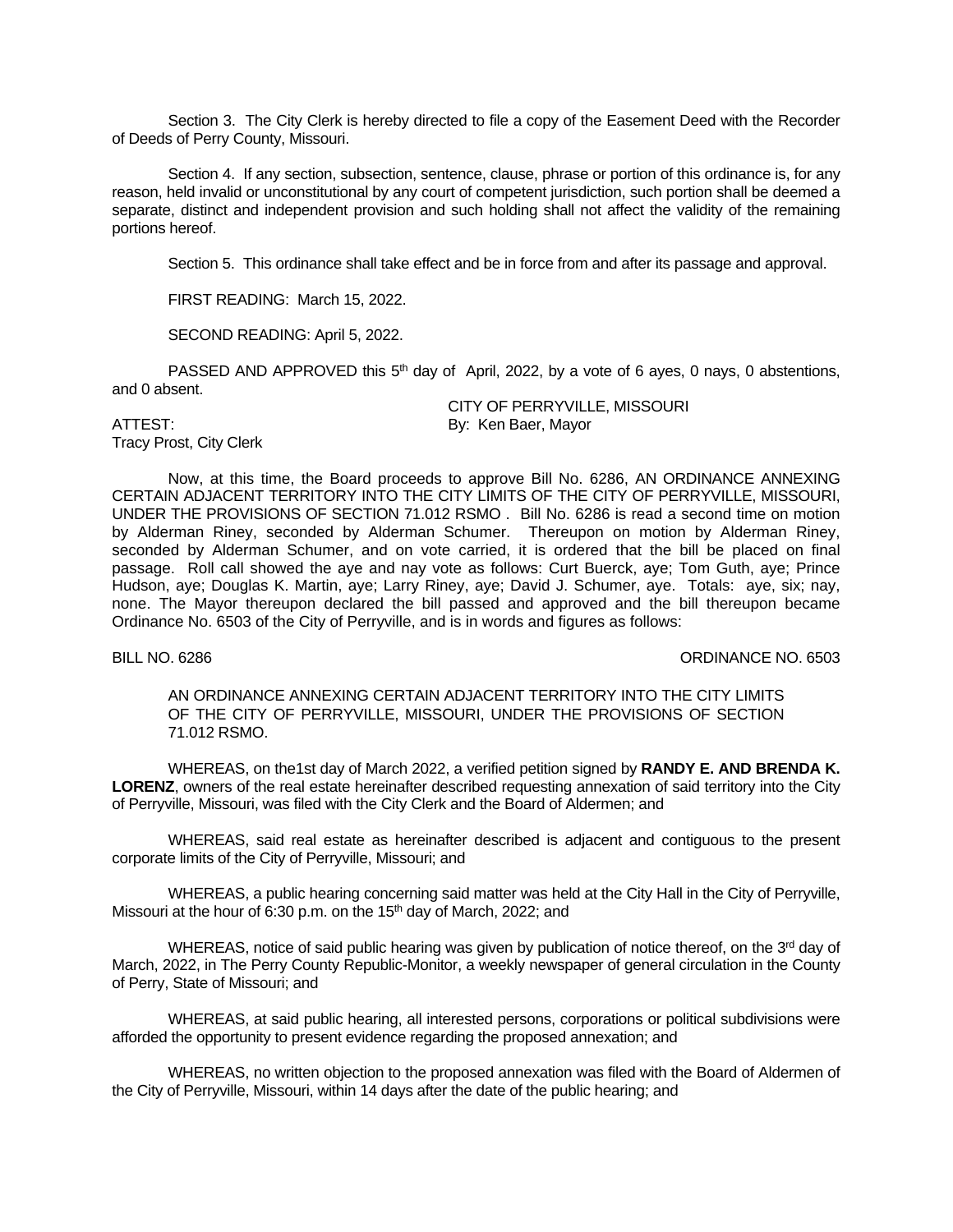WHEREAS, the Board of Aldermen of the City of Perryville, Missouri, does find and determine that said annexation is reasonable and necessary to the proper development of the City; and

WHEREAS, the City is able to furnish normal municipal services to said area within a reasonable time after annexation;

NOW, THEREFORE, BE IT ORDAINED BY THE BOARD OF ALDERMEN OF THE CITY OF PERRYVILLE, MISSOURI, AS FOLLOWS:

Section 1. Pursuant to the provisions of Section 71.010 RSMO., as amended, the following described real estate is hereby annexed into the City of Perryville, Missouri:

1880 North Kingshighway, more particularly described as: Part of Lots Numbered Twentytwo (22) and Twenty-three (23) of the Amended James Arthur Preston Subdivision of Part of Fractional Section Twelve (12), in Township Thirty-five (35) North, Range Ten (10) East of the Fifth Principal Meridian, as same is recorded in Book 125, Page 203 of the Deed Records of Perry County, Missouri, and Part of a tract of 1.87 acres, being part of said Fractional Section 12, in said Township and Range, conveyed to Henry Naeger and wife by deed recorded in Book 133, Page 627 of said Deed Records, described as follows: Beginning at a point on the Northeast line of said Preston Subdivision, from which said point the most Northern corner of said Lot No. 22 bears North 44º 17' West, 11.0 feet; Thence South 42º 45' West 153.3 feet to a point on the Northeast right-of-way line of U.S. Highway No. 61, from which said point the most Western corner of said Lot 22 bears North 43° 18' West, 11.0 feet; thence South 43º 18' East, along said right-of-way line, 49.02 feet to the corner between said Lots 22 and 23; Thence South 43º 09' East, along said right-of-way line, 16.0 feet to a point; Thence North 42º 45' East, 155.0 feet to a point on the Northeast line of said Preston Subdivision, from which said point the most Northern corner of said Lot 23 bears North 44º 17' West, 16.0 feet; Thence North 44º 17' East, 207.0 feet to a point on the Northeast line of said 1.87 acre tract, from which said point the most Northern corner of said 1.87 acre tract bears North 2º West 271.0 feet; Thence North 2º West, along said Northeast line of said 1.87 acre tract, 90.0 feet to a point; Thence South 44º 17' West 268.0 feet to the place of beginning and containing 0.58 acres, more or less.

Section 2. The boundaries of the City of Perryville, Missouri, are hereby altered so as to encompass the above described tract of land lying adjacent and contiguous to the present corporate limits of the City.

Section 3. The City Clerk of the City is hereby ordered to cause three certified copies of this Ordinance to be filed with the County Clerk of Perry County, Missouri.

Section 4. That this Ordinance shall be in full force and effect from and after its passage and approval.

FIRST READING: March 15, 2022.

SECOND READING: April 5, 2022.

PASSED AND APPROVED this  $5<sup>th</sup>$  day of April, 2022, by a vote of 6 ayes, 0 nays, 0 abstentions, and 0 absent.

Tracy Prost, City Clerk

CITY OF PERRYVILLE, MISSOURI ATTEST: By: Ken Baer, Mayor

Now, at this time, the Board proceeds to approve Bill No. 6287, AN ORDINANCE AUTHORIZING THE MAYOR OF THE CITY OF PERRYVILLE, MISSOURI, TO EXECUTE A CONTRACT BY AND BETWEEN THE CITY AND **RANKEN TECHNICAL COLLEGE** RELATIVE TO **PERRYVILLE TECHNICAL EDUCATION CAMPUS**; FURTHER SAID ORDINANCE SHALL AUTHORIZE AND DIRECT THE CITY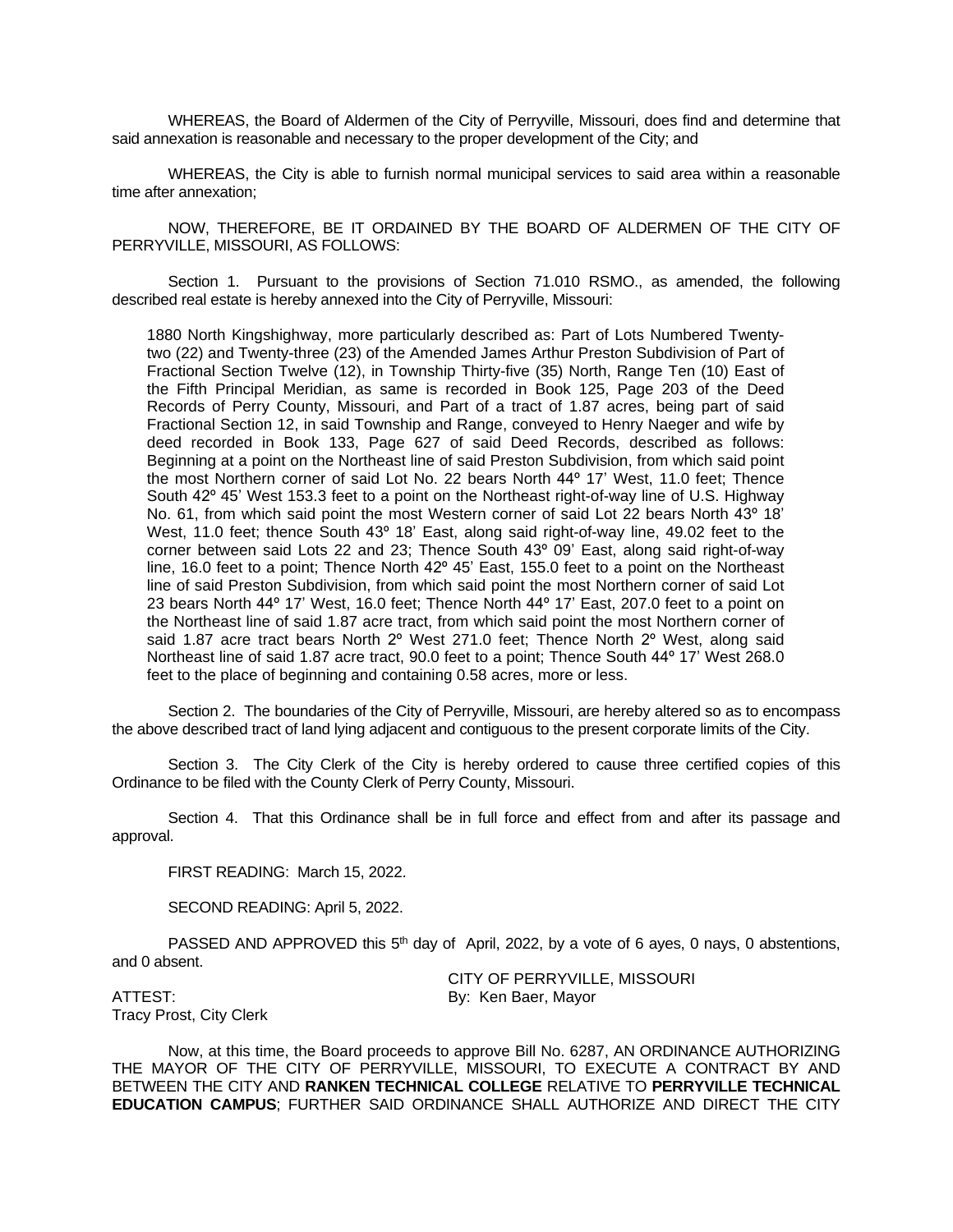CLERK TO ATTEST THE SIGNATURE OF THE MAYOR. Bill No. 6287 is read a second time on motion by Alderman Buerck, seconded by Alderman Martin. Thereupon on motion by Alderman Buerck, seconded by Alderman Martin, and on vote carried, it is ordered that the bill be placed on final passage. Roll call showed the aye and nay vote as follows: Curt Buerck, aye; Tom Guth, aye; Prince Hudson, aye; Douglas K. Martin, aye; Larry Riney, aye; David J. Schumer, aye. Totals: aye, six; nay, none. The Mayor thereupon declared the bill passed and approved and the bill thereupon became Ordinance No. 6504 of the City of Perryville, and is in words and figures as follows:

BILL NO. 6287 CHARGE 1998 CONSUMING THE SERVICE OF STREET AND THE SERVICE OF STREET AND ASSESS OF STREET AND THE SERVICE OF STREET AND STREET AND THE SERVICE OF STREET AND THE SERVICE OF STREET AND THE SERVICE OF STREET AN

AN ORDINANCE AUTHORIZING THE MAYOR OF THE CITY OF PERRYVILLE, MISSOURI, TO EXECUTE A CONTRACT BY AND BETWEEN THE CITY AND **RANKEN TECHNICAL COLLEGE** RELATIVE TO **PERRYVILLE TECHNICAL EDUCATION CAMPUS**; FURTHER SAID ORDINANCE SHALL AUTHORIZE AND DIRECT THE CITY CLERK TO ATTEST THE SIGNATURE OF THE MAYOR.

WHEREAS, the Mayor and Board of Aldermen have heretofore reviewed a contract, marked Exhibit A and attached hereto and incorporated herein as if fully set forth; and,

WHEREAS, the Mayor and Board of Aldermen of the City of Perryville, Missouri, deem it advisable to enter into said contract;

NOW, THEREFORE, BE IT ORDAINED BY THE MAYOR AND BOARD OF ALDERMEN OF THE CITY OF PERRYVILLE, MISSOURI, AS FOLLOWS:

1. That the Mayor and Board of Aldermen of the City of Perryville approve the contract in its substantial form, marked Exhibit A and attached hereto and incorporated herein as if fully set forth between the City of Perryville, a municipal corporation, and **Ranken Technical College**. It is the belief of the Mayor and Board of Aldermen that it is in the best interest of the citizens of the City of Perryville, that the City enters into said contract.

2. That the Mayor be and he is hereby authorized and directed to execute said contract for and on behalf of the City of Perryville, Missouri.

3. That the City Clerk of the City of Perryville is hereby authorized and directed to attest the signature of the Mayor on the attached contract.

4. If any section, subsection, sentence, clause, phrase or portion of this ordinance is for any reason held invalid or unconstitutional by any court of competent jurisdiction, such portions shall be deemed a separate, distinct and independent provision, and such holding shall not affect the validity of the remaining portions hereof.

5. This ordinance shall take effect and be in force from and after its passage and approval.

FIRST READING: March 15, 2022.

SECOND READING: April 5, 2022.

PASSED AND APPROVED this  $5<sup>th</sup>$  day of April, 2022, by a vote of 6 ayes, 0 nays, 0 abstentions, and 0 absent.

ATTEST: By: Ken Baer, Mayor Tracy Prost, City Clerk

CITY OF PERRYVILLE, MISSOURI

# **FIRST AND SECOND READING AND FINAL PASSAGE:**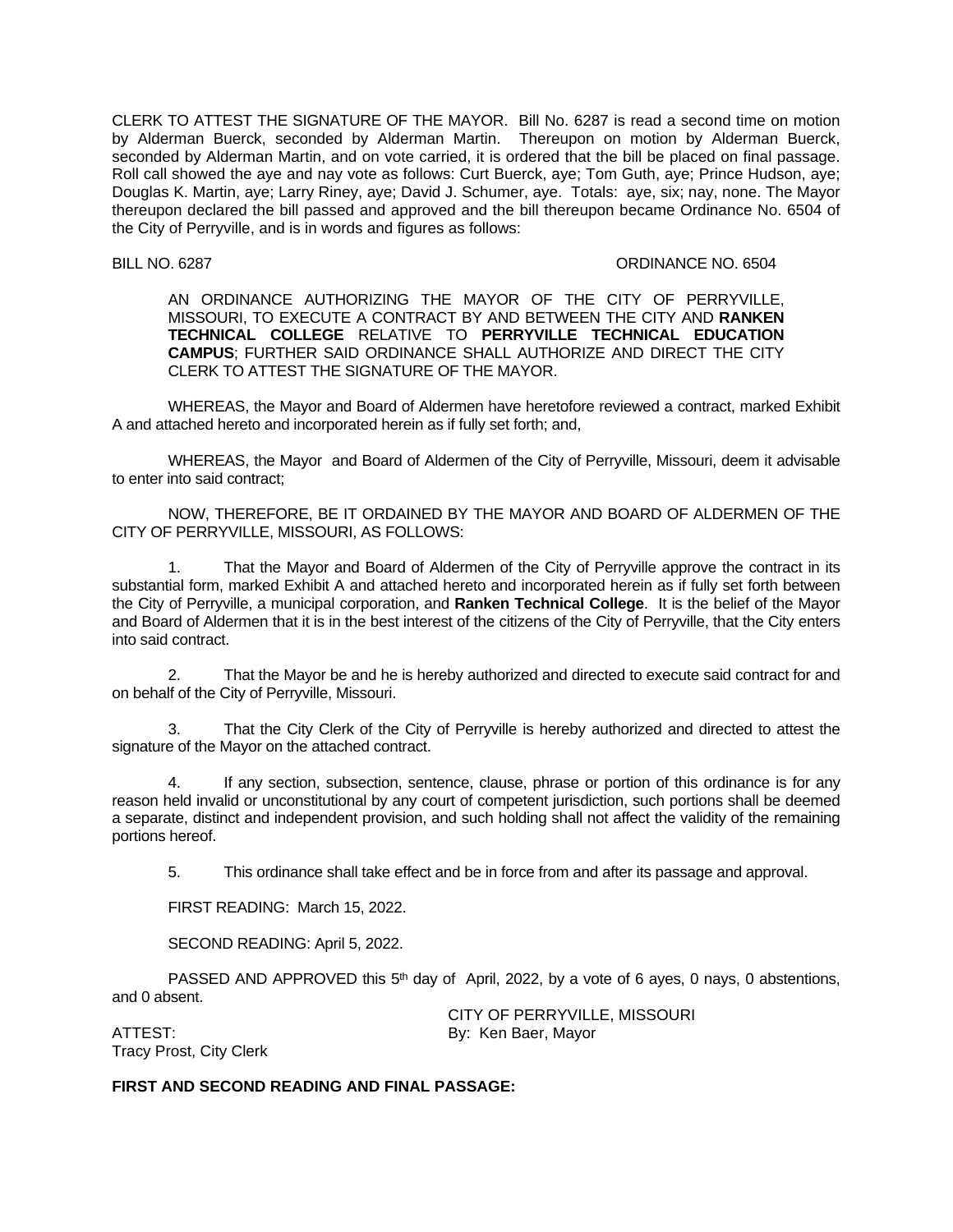Now, at this time, Bill No. 6288, AN ORDINANCE ACCEPTING THE PLAT OF T. DAVIS MINOR SUBDIVISION; ACCEPTING DEDICATION OF EASEMENTS, STREETS AND PROPERTIES DESCRIBED; ACCEPTING RESTRICTIONS, IF ANY, FILED THEREWITH; AUTHORIZING THE RECORDING OF SAID PLAT; ACCEPTING IMPROVEMENTS CONSTRUCTED OR TO BE CONSTRUCTED AND INDICATED ON SAID PLAT; REPEALING ALL ORDINANCES IN CONFLICT THEREWITH, is read for the first time with an expedite clause for matters related to zoning as found in Title 17 of the Code of Ordinances upon motion by Alderman Riney, seconded by Alderman Guth. On motion by Alderman Riney, seconded by Alderman Guth, and on vote carried, Bill No. 6288 is read for the second time. Thereupon on motion by Alderman Riney, seconded by Alderman Guth, and on vote carried, it is ordered that the Bill be placed on final passage. Roll call showing the aye and nay vote showed as follows: Curt Buerck, aye; Tom Guth, aye; Prince Hudson, aye; Douglas K. Martin, aye; Larry Riney, aye; David J. Schumer, aye. Totals: aye, 6; nay, 0. The Mayor thereupon declared the bill passed and approved and the bill thereupon became Ordinance No. 6505 of the City of Perryville, and is in words and figures as follows:

### BILL NO. 6288 **ORDINANCE NO. 6505**

AN ORDINANCE ACCEPTING THE PLAT OF T. DAVIS MINOR SUBDIVISION; ACCEPTING DEDICATION OF EASEMENTS, STREETS AND PROPERTIES DESCRIBED; ACCEPTING RESTRICTIONS, IF ANY, FILED THEREWITH; AUTHORIZING THE RECORDING OF SAID PLAT; ACCEPTING IMPROVEMENTS CONSTRUCTED OR TO BE CONSTRUCTED AND INDICATED ON SAID PLAT; REPEALING ALL ORDINANCES IN CONFLICT THEREWITH.

WHEREAS, Timothy L. Davis and Thomas W. Davis, General Partners of Davis Bros. Farms, a Missouri partnership, have platted T. Davis Minor Subdivision as located within the corporate limits of the City of Perryville, Missouri; and,

WHEREAS, the developers have installed required improvements; and,

WHEREAS, the developers have complied with all of the city ordinances and, in particular, Title 17 of the Code of Ordinances of the City of Perryville, Missouri.

NOW, THEREFORE, BE IT ORDAINED BY THE MAYOR AND BOARD OF ALDERMEN OF THE CITY OF PERRYVILLE, MISSOURI, AS FOLLOW:

Section 1. The Mayor and Board of Aldermen of the City of Perryville, Missouri, do hereby accept the final plat of T. Davis Minor Subdivision, which is attached hereto as Exhibit A, including all easements, right-of-way streets and improvements indicated thereon and subject to the terms and conditions expressed therein.

Section 2. The Mayor and City Clerk of the City of Perryville, Missouri, are hereby authorized to do all acts and execute all instruments appropriate and necessary to accept said plat.

Section 3. The City Clerk of the City of Perryville, Missouri, is hereby directed to file a copy of said plat with the Recorder of Deeds, Perry County, Missouri.

Section 4. That the Mayor and Board of Aldermen of the City of Perryville, Missouri, hereby declare this ordinance to be a matter related to zoning as found in Title 17 of this Code which has previously been reviewed and approved by the City Planning and Zoning Commission and for that reason this ordinance may be acted on in one meeting.

Section 5. This ordinance shall take effect and be in force from and after its passage and approval.

FIRST READING: March 15, 2022.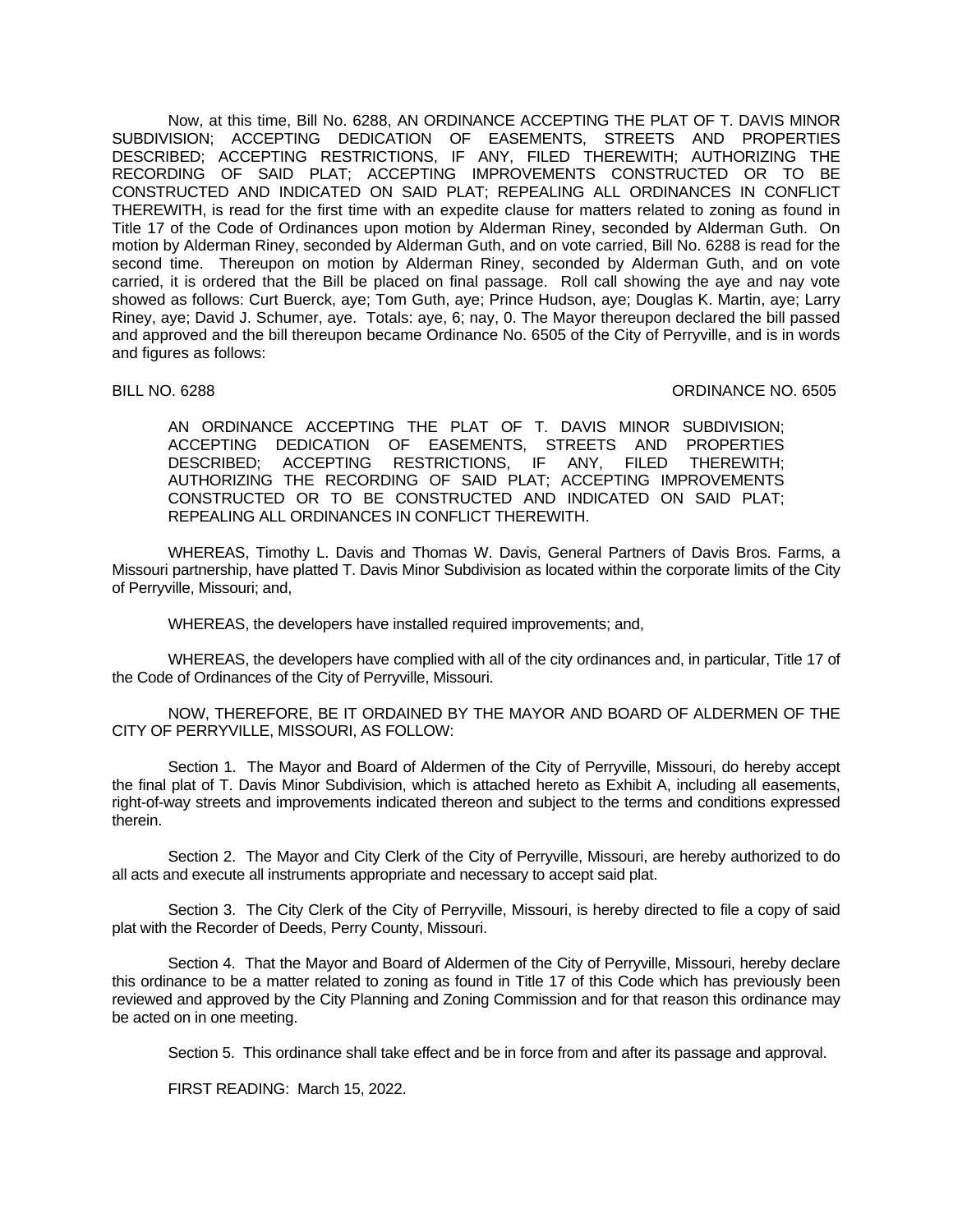# SECOND READING: April 5, 2022.

PASSED AND APPROVED this  $5<sup>th</sup>$  day of April, 2022, by a vote of 6 ayes, 0 nays, 0 abstentions, and 0 absent.

Tracy Prost, City Clerk

CITY OF PERRYVILLE, MISSOURI ATTEST: By: Ken Baer, Mayor

Mayor Baer asks for Committee Reports.

Alderman Guth, as Chairman of the Sidewalk Committee, asks when SEMO Regional Planning will provide the results from their sidewalk evaluation. City Administrator Buerck tells the Board he expects the study to be available in June.

Alderman Guth, as Chairman of the Economic Development Committee, asks City Administrator Buerck to inform the Board on any economic development activity. City Administrator Buerck informs the Board that the New EDA Director will start on May 2<sup>nd</sup>.

City Administrator Report:

 **2024 Perry County Eclipse Task Force -** This past week marked Trish's first meetings to organize the community's events and response to April 8, 2024, eclipse. She will continue to organize and facilitate regular meetings leading up to that date. If the Board has concerns or preferences different than what was done in 2017, now would be a good time to share those.

 **Col. John Clark - POW Commemoration -** This is a special event at the Memorial here in town featuring Colonel John Clark. Colonel Clark was born January 1, 1940, in Columbia, Missouri. He piloted over 60 missions before he was shot down over North Vietnam and spent nearly 6 years as a prisoner of war. This wreath laying event is scheduled for this Friday and Colonel Clark is expected around 10:45 am.

 **Justice Center Update -** The RFQ is out on the street and due back April 21 with a goal of having someone selected on or around August 16.

 **Chamber Spring Banquet -** The Chamber's quarterly dinner is scheduled for April 21. If you are interested in attending, please let us know so we can get your ticket. Early bird pricing ends this Friday.

City Engineer Report:

 **Fire Station Utilities Project –** The water line is nearly complete on this project and the sewer line work starts this week.

 **Technical Ed Facility –** Some of the water line will be laid next week. The stormwater work should start tomorrow, with the parking lot to follow.

 **NE Outfall Sewer Project –** The contractor is now between Ste. Augustine and Smith Street and expects to move to Highway E. They are still waiting on supplies.

Alderman Guth asks about the plan review for the Moto Mart. He explains the Moto Mart updates.

Alderman Guth also asks about the sewer line at 501 Feltz Street. City Administrator Buerck explains that the owner wasn't told there was a water line on their property. P&Z approved a boundary